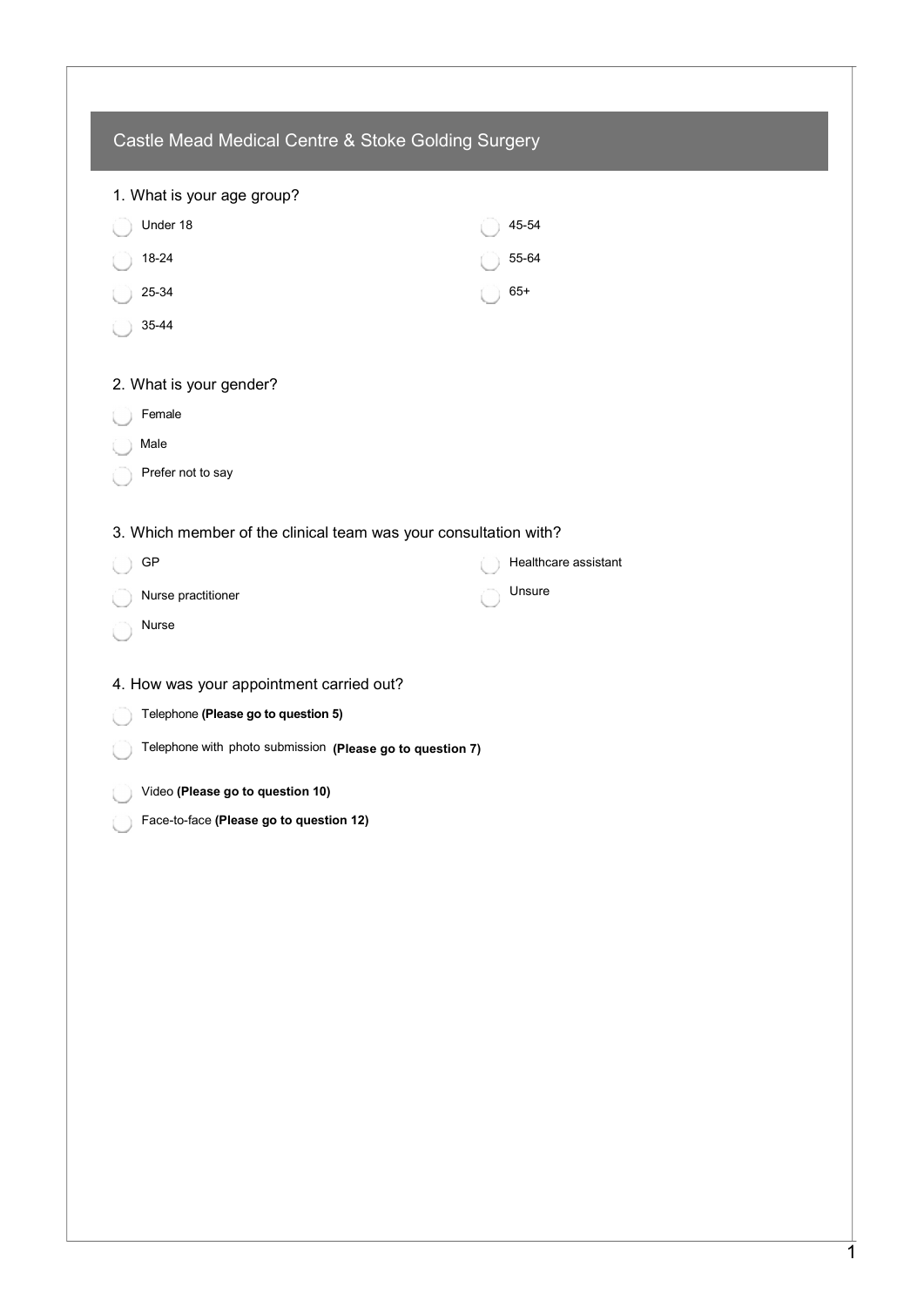| Castle Mead Medical Centre & Stoke Golding Surgery                                                          |
|-------------------------------------------------------------------------------------------------------------|
| <b>Telephone Consultations</b>                                                                              |
| 5. How user-friendly was the process for you?                                                               |
| Extremely                                                                                                   |
| Very                                                                                                        |
| Moderately                                                                                                  |
| Slightly                                                                                                    |
| Not at all                                                                                                  |
| 6 In the future would you be hanny with a telephone consultation with a clinician first, only to be brought |

6. In the future would you be happy with a telephone consultation with a clinician first, only to be brought into the surgery for a face to face appointment if this was helpful to the outcome of the consultation?

Yes

No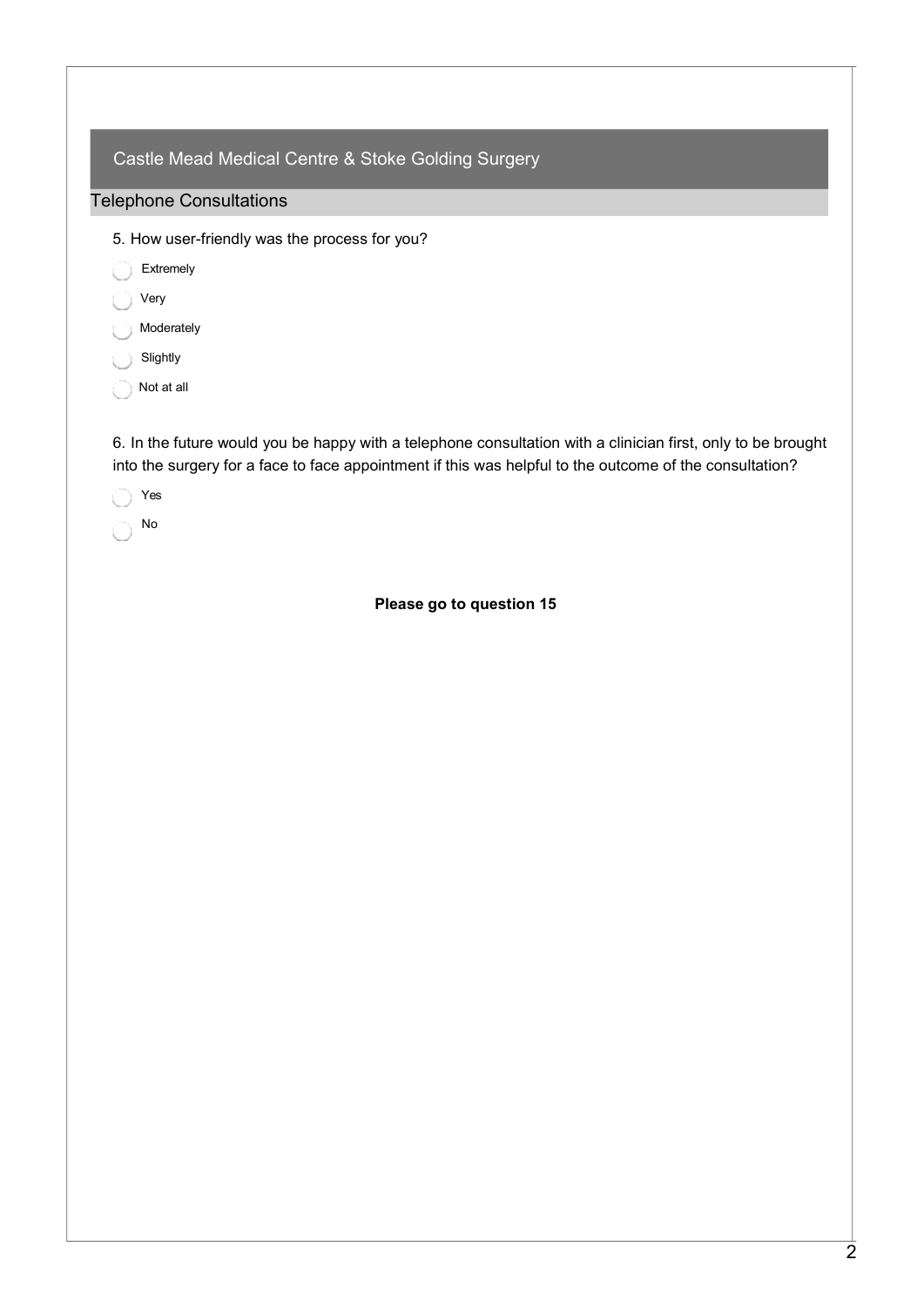| Castle Mead Medical Centre & Stoke Golding Surgery |            |  |
|----------------------------------------------------|------------|--|
| Video consultations                                |            |  |
| 7. How user-friendly was the process for you?      |            |  |
| Extremely                                          | Slightly   |  |
| Very                                               | Not at all |  |
| Moderately                                         |            |  |

8. Did this video option lead to a completed consultation over the telephone and avoid needing to attend surgery for a face to face appointment?

Yes

No

9. Would you feel happy to do a video consultation in the future if the clinician felt this would be useful during your remote clinical consultation?

Yes

No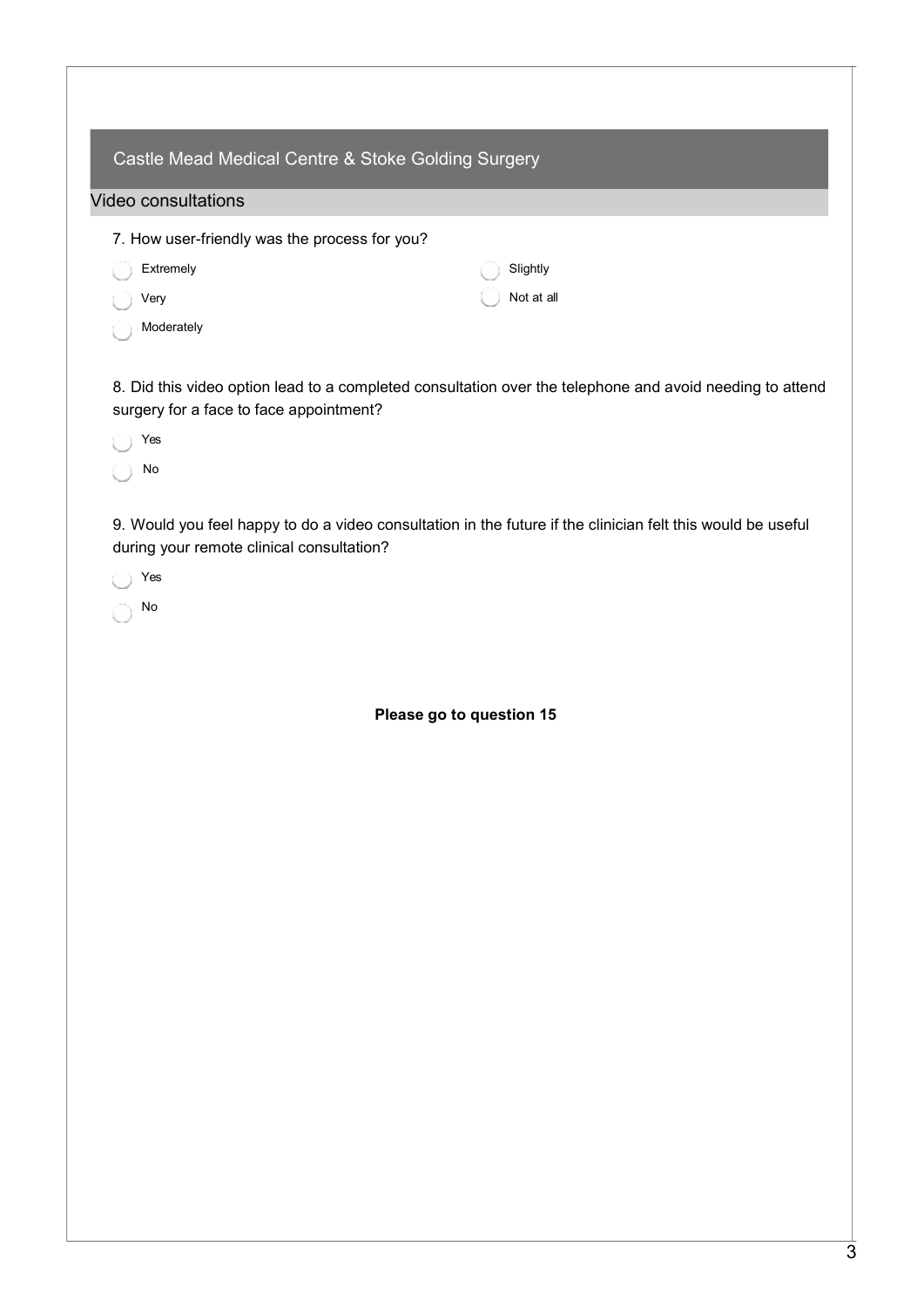| Castle Mead Medical Centre & Stoke Golding Surgery |            |  |  |
|----------------------------------------------------|------------|--|--|
| Telephone with the submission of a photo           |            |  |  |
| 10. How user-friendly was the process for you?     |            |  |  |
| Extremely                                          | Slightly   |  |  |
| Very                                               | Not at all |  |  |
| Moderately                                         |            |  |  |

11. Did this photo option lead to a completed consultation over the telephone and avoid needing to attend surgery for a face to face appointment?

Yes

No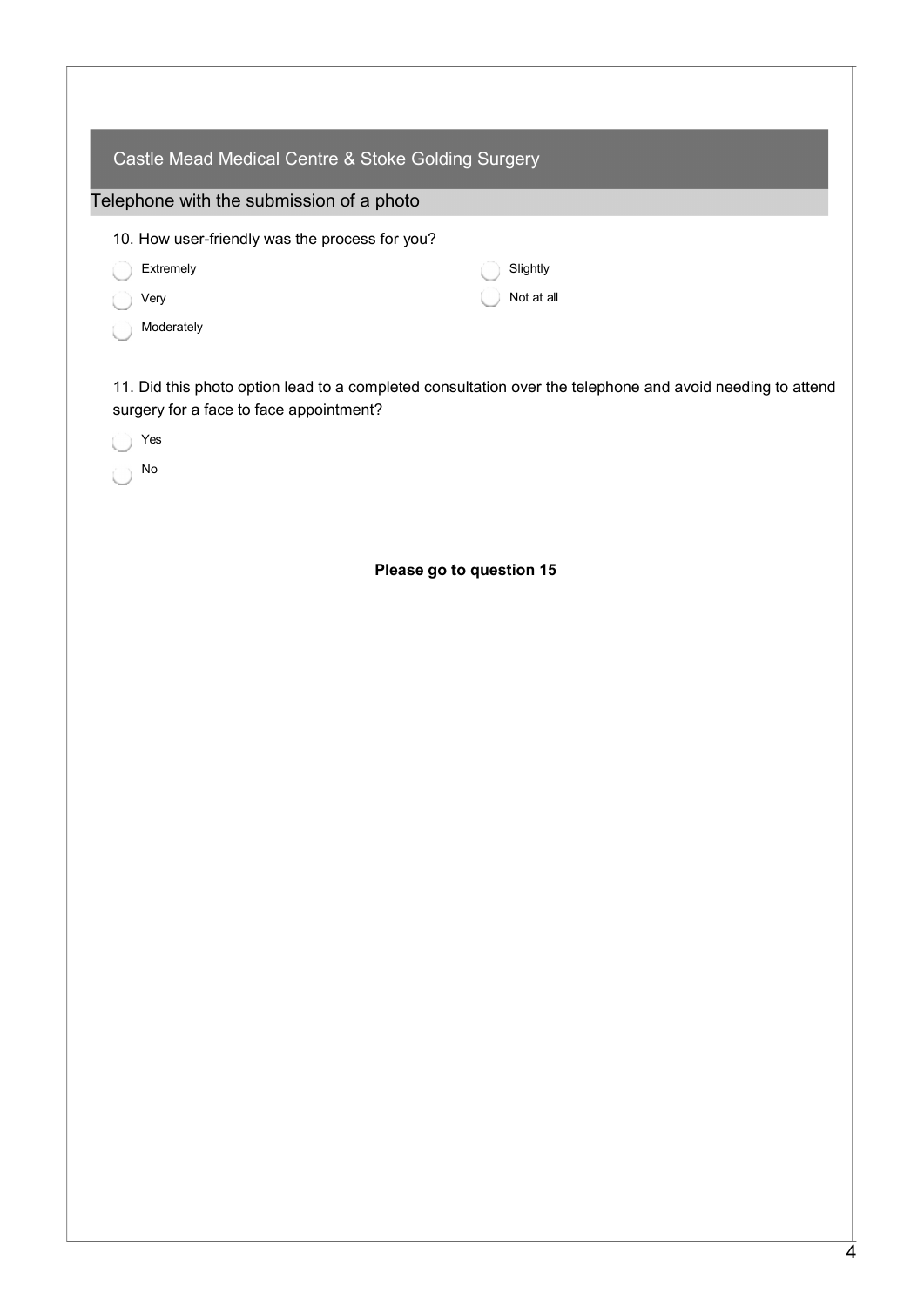| 12. How user-friendly was the process for you? |                                                                                                        |
|------------------------------------------------|--------------------------------------------------------------------------------------------------------|
| Extremely                                      | Slightly                                                                                               |
| Very                                           | Not at all                                                                                             |
| Moderately                                     |                                                                                                        |
| did you feel when on the practice premises?    | 13. With regards to the practice adaptations and staff wearing PPE (apron, masks, gloves etc) how safe |
| Very safe                                      | Unsafe                                                                                                 |
| Safe                                           | Very unsafe                                                                                            |
| Neutral                                        |                                                                                                        |
| If you felt unsafe, please explain why         |                                                                                                        |
|                                                |                                                                                                        |
|                                                |                                                                                                        |
|                                                |                                                                                                        |

No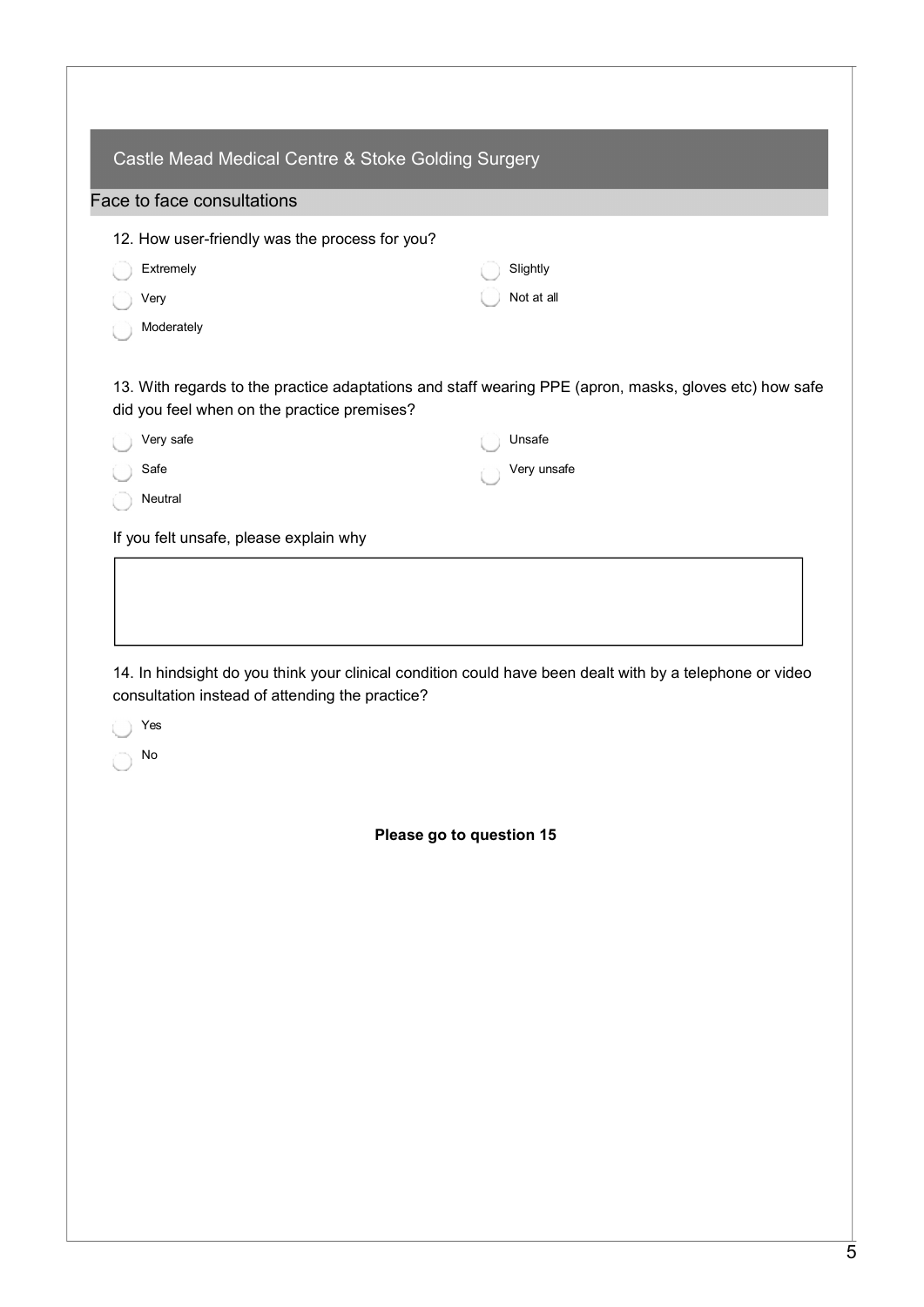15. If you could choose how you next consult with a nurse, nurse practitioner or GP at the practice, what would you find the most acceptable method for you?

 Telephone Telephone with photo attachment Video Face to face

16. For a routine (non-urgent) problem, would it be more convenient for you to book an 'on the day' appointment via reception that morning, or have a 'pre-bookable' appointment?

| On the day |
|------------|
| Pre-book   |

By April 2021 the Government wants all practices to operate an e- consultation option. This is similar to emailing via a secure platform. This technology would be for non-urgent medical problems or administrative queries; with an aim to have a response back to you within one working day.

17. Do you have the available technology to use this method of contact with the practice (i.e. smart phone/tablet/computer)?

Yes

No

18. If so, would you have felt your recent consultation could have been managed in this way?

Yes

No

19. If answered no, please explain why: